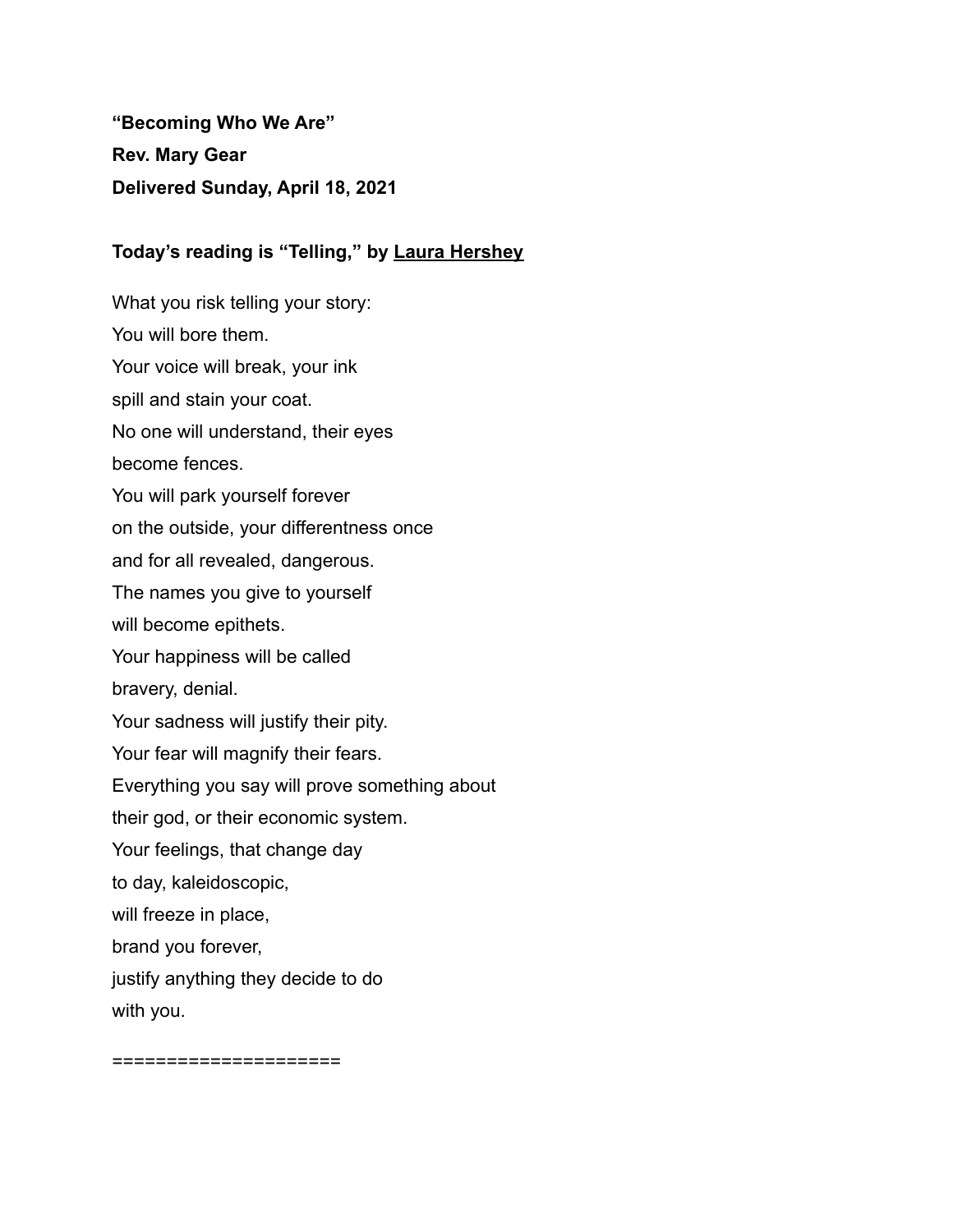Those with power can afford to tell their story or not. Those without power risk everything to tell their story, and must. Someone, somewhere, will hear your story and decide to fight, to live and refuse compromise. Someone else will tell her own story, risking everything.

## **Sermon: "Becoming Who We Are"**

February 10 was the three-year anniversary of my ordination as a Unitarian Universalist minister. On that day in 2018 people from the Salem UU, then my home congregation, and First Unitarian-Portland, where I was serving, gathered to mark the occasion. My family traveled from back East to attend this joyous celebration.

In the UU tradition, a minister takes the title of Reverend when ordained. After the weekend of ceremony and celebration, my niece, who was 12 at the time, asked me, "So, do we call you Rev. Aunt Mary now?" She was grinning as she asked, as if she was teasing, but I could see that there was a bit of seriousness in her question too. She had experienced a rite of passage for me, and I believe was wondering, "Are you the same Aunt Mary that I know? Have you changed?" I said that I was the same and different, both at the same time. I assured her that I was still Aunt Mary, and she didn't need to call me Reverend, but that some people would and it was part of who I was now.

Ministry is a new profession in my family, and none of the ministers I knew growing up in the Lutheran church looked like me. I didn't fit with what I had experienced about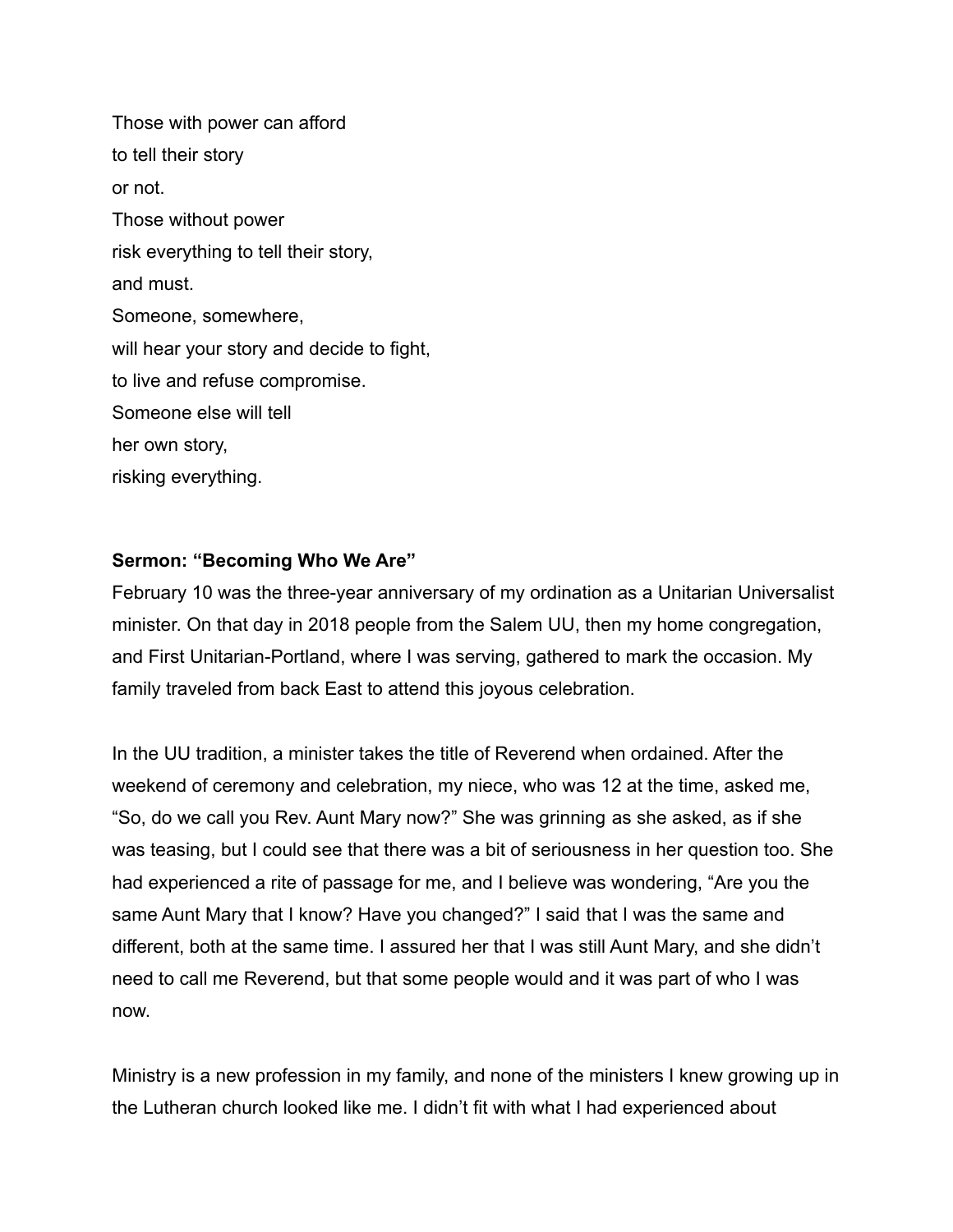ministers, so the process of hearing a call to ministry and becoming one was new to me and my family.

When I meet people and tell them who I am and what I do, I hear lots of assumptions. It's clear that I am not Catholic because the Catholic church has priests, not ministers, and, in the "official" church anyway, priests are men. Often people assume that I am Christian, that I believe in the God that they have been taught about, and that I will be offended if they swear. Those assumptions have much more to do with them and their experience, not much to do with me.

In the UU tradition and others, the path to ministry is called "ministerial formation." For me, the process of becoming a minister was of unbecoming all that I have been told about who I was and who minsters are, who God is, what religion is, and what is holy. It was and is as much about letting go as it is about becoming.

For the month of April, our spiritual theme is "Becoming." In reflecting on this theme, I was taken with what Albert Schweitzer wrote, "The path of awakening is not about becoming who you are. Rather it is about unbecoming who you are not."

There are many paths of becoming and unbecoming. My process of becoming a minister was one. The path of people who identify as non-binary, queer, trans or gender questioning is another. I am grateful for several trans and non-binary people in our community who helped me explore this topic and who helped me learn.

Before I go further, let me define some words. You'll see in the chat a link to the Genderbread person, which is a fun graphic to help understand gender identity, gender expression, anatomical sex, and attraction.

## **[Link in chat: <https://www.genderbread.org/resource/genderbread-person-v4-0> ]**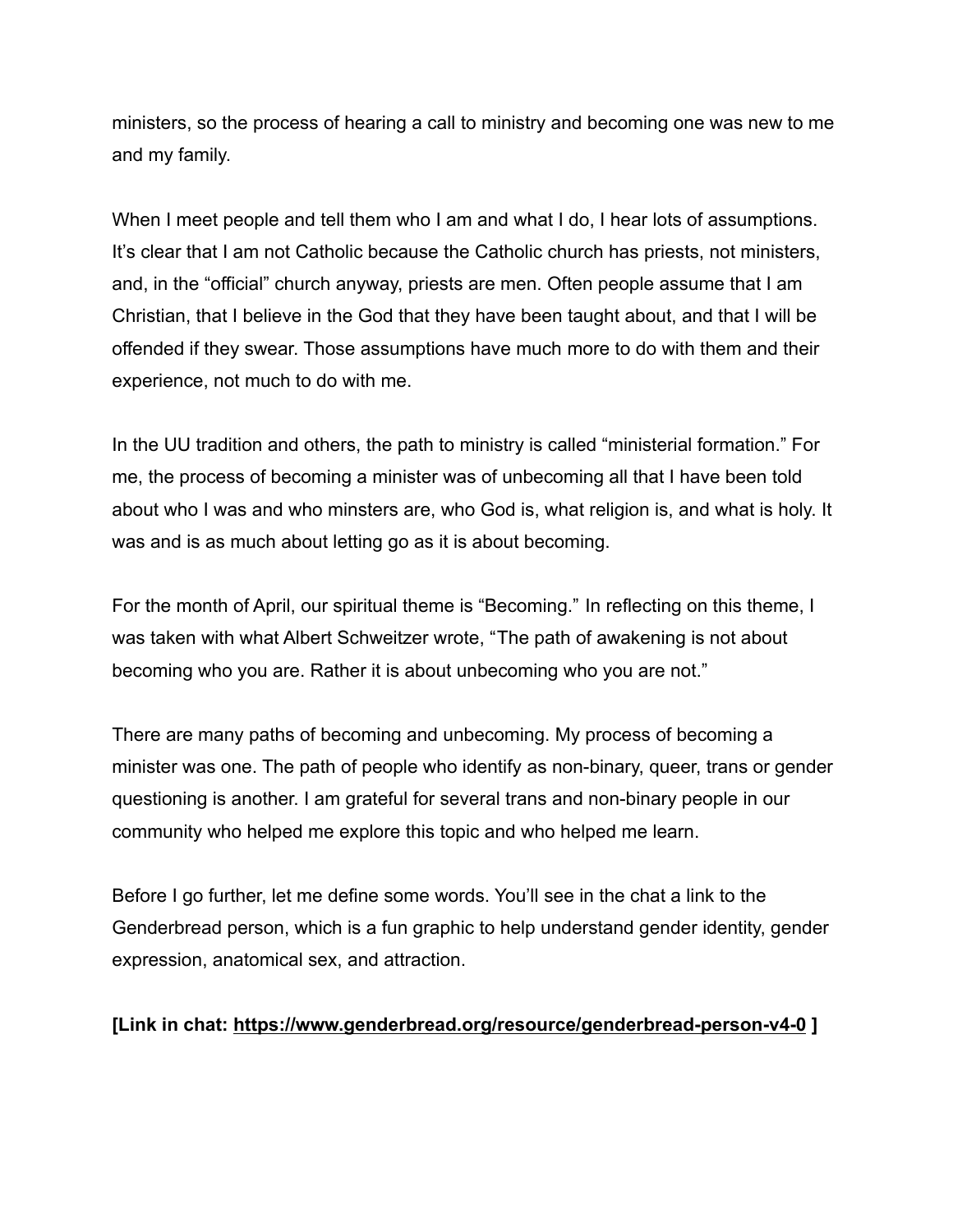Today I am going to speak mostly about gender identity, that is how a person identifies themselves with respect to man-ness or woman-ness. A person may say that they are a man or a woman, a combination of genders or neither gender. Gender is a continuum, **both-and**, rather than a binary, this **or** that.

Someone who identifies as non-binary says that the gender binary of male or female doesn't reflect who they are, they are something else or a combination of genders.

Transgender is a term used to describe people whose gender identity differs from the sex they were assigned at birth. Cisgender, or "cis" c-i-s for short, is the term for someone whose gender identity and assigned sex are the same.

The term queer is one that has been reclaimed by the LGBTQ+ community to describe anyone who is not straight or cisgender.

Someone who is gender questioning might be wondering whether they identify as a man, a woman or another gender. They might also be experimenting with different genders.

Last, gender expression is how a person publicly expresses or presents their gender. This can include behavior and outward appearance and can also include a person's chosen name and pronouns.

These terms may have a different meaning for a person who uses them, so it is important to listen and to ask.

With those words as a foundation, let's look at a few differences and similarities between journeys of becoming--the path to ministry and gender identity and exploration.

One difference is that being a minister isn't usually too risky; my life has not been threatened because I am a minister. The lives of those who are non-binary are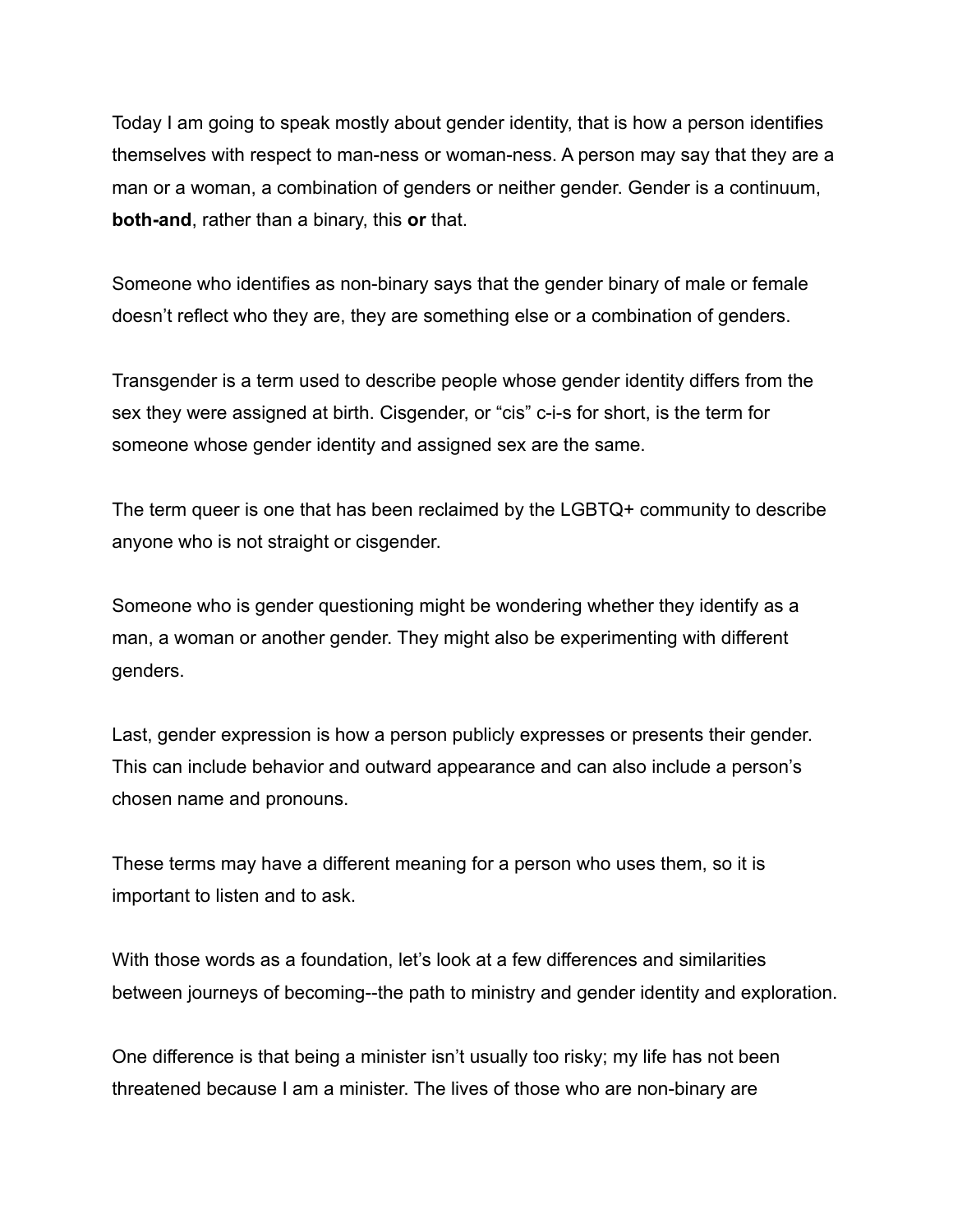endangered here in the US as well as elsewhere. The Human Rights Campaign reports that 2020 was the most violent and deadly year ever for trans and non-binary people. And 2021 already looks to be another deadly year. Being non-binary or trans is risky to livelihood, relationship, and life itself.

A second difference is that being a minister can carry power and authority, even respect. Those who are non-binary and trans often experience loss of power, authority and respect. I want to acknowledge these significant differences.

And there are some similarities. There is a deep discernment about identity-who am I? What have I been told about who I am and what do I know to be true? Do these things match? What if they don't? What is the cost of being who I know myself to be?

Another similarity is that identity may change over time and in different contexts. It was 16 years between my first call to ministry and my ordination. While the title will remain with me for the rest of my life, my ministry has and will change over time. And there are places where I am not "Reverend" but an aunt, or sister, daughter, neighbor, friend.

Some who are non-binary and trans know themselves quite young, others develop this awareness over time. And the knowledge itself changes over time. Our identities change as we grow and change, and as our context and culture changes. For some, being trans or non-binary is more possible now than it may have been when they were younger. For some, being their true self may be possible in some settings but not in others, for safety, livelihood and other reasons. It's fluid, like life is fluid.

Another similarity is the words we use to present ourselves to the world, a world that has supremacy culture and oppression. I make decisions about if and when I use the title "Reverend." For example, during the search process, the OUUC Search Team asked how I wanted to be addressed. Initially I said that Mary was fine. Over time, as I learned more about OUUC and did my own discernment, I asked to be addressed as Rev. Mary.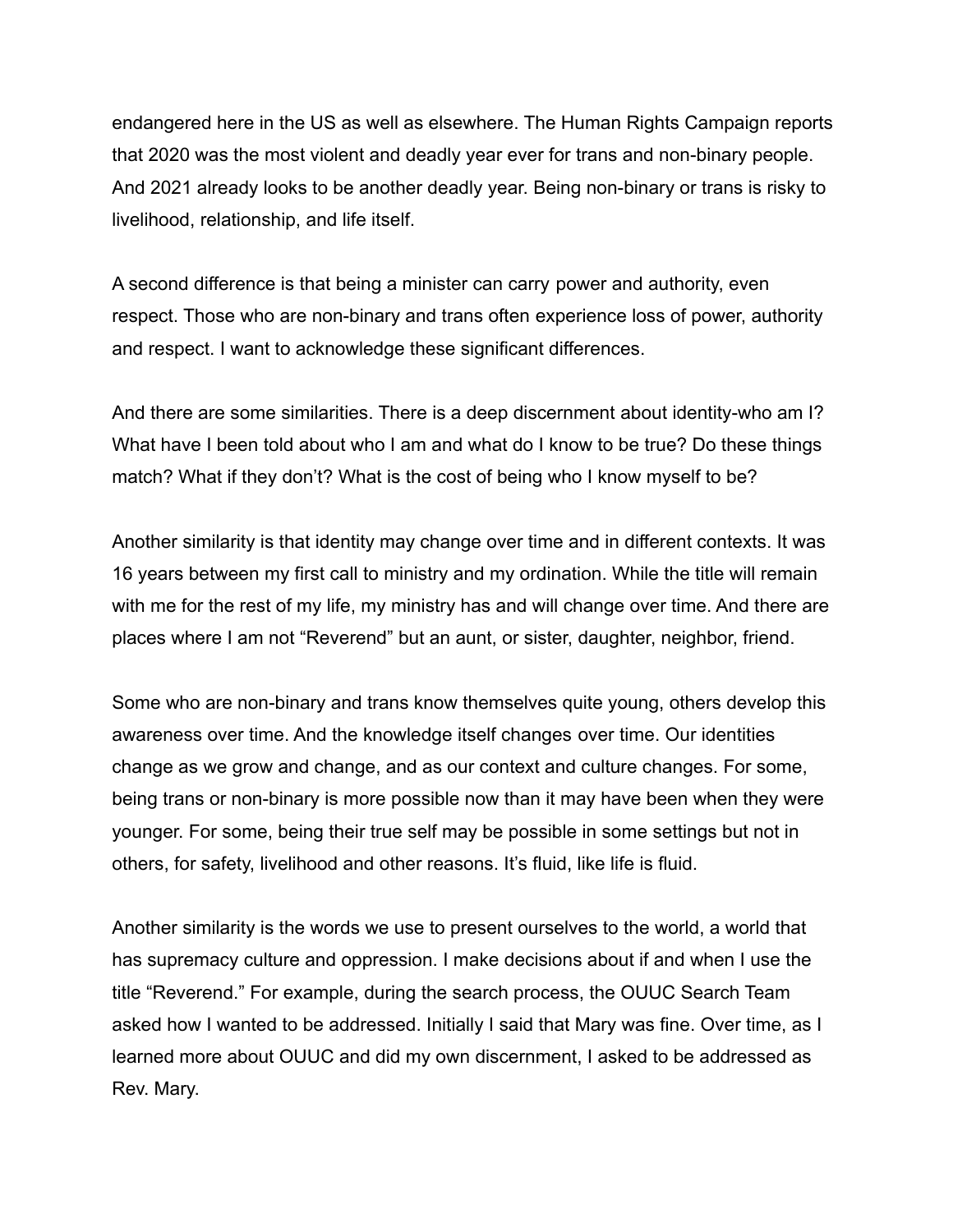This decision was based in part on my own experiences of misogyny, not only in general but in our denomination. While it is no longer unusual that UU ministers are women, our congregations still reflect the cultural bias that religious leaders are male, as was true for a longtime in UU tradition. I recall an exchange with a male minister colleague not long ago. When he learned that now those who identify as women make up almost half of UU ministers, he said to me, "You are taking over!" I noted that no one said such a thing when UU ministers were 99% men. Even though women are half of UU ministers, the archetype is the male minister and oppression still exists. I use the title Reverend in part because I don't fit the archetype.

For those who are gender non-conforming, non-binary, trans or queer, words also matter. We know that a supremacist culture defines what is "normal" and that what is outside that small center is defined as less than, abnormal, broken. It's oppression in another form and the same suppression of the reality of human diversity.

The words that are important for identity are how people choose to be addressed, what name they use and their pronouns. Someone who is trans or non-binary may choose a name different than the one their parents gave them at birth, and they may choose several names over the course of their lifetime. They may choose to use he/him or she/her or they/them or other pronouns to identify who they are. People use pronouns to remind others of who they are.

Choosing and changing how to be addressed is not new. Women who take vows as Catholic nuns are given a name different than their birth name to indicate their change in identity and vocation. People who marry sometimes change their name to indicate the change in their identity. As we grow and change, how we want to be addressed may change. And we support each other by recognizing and affirming those shifts and changes in how we address others in our community.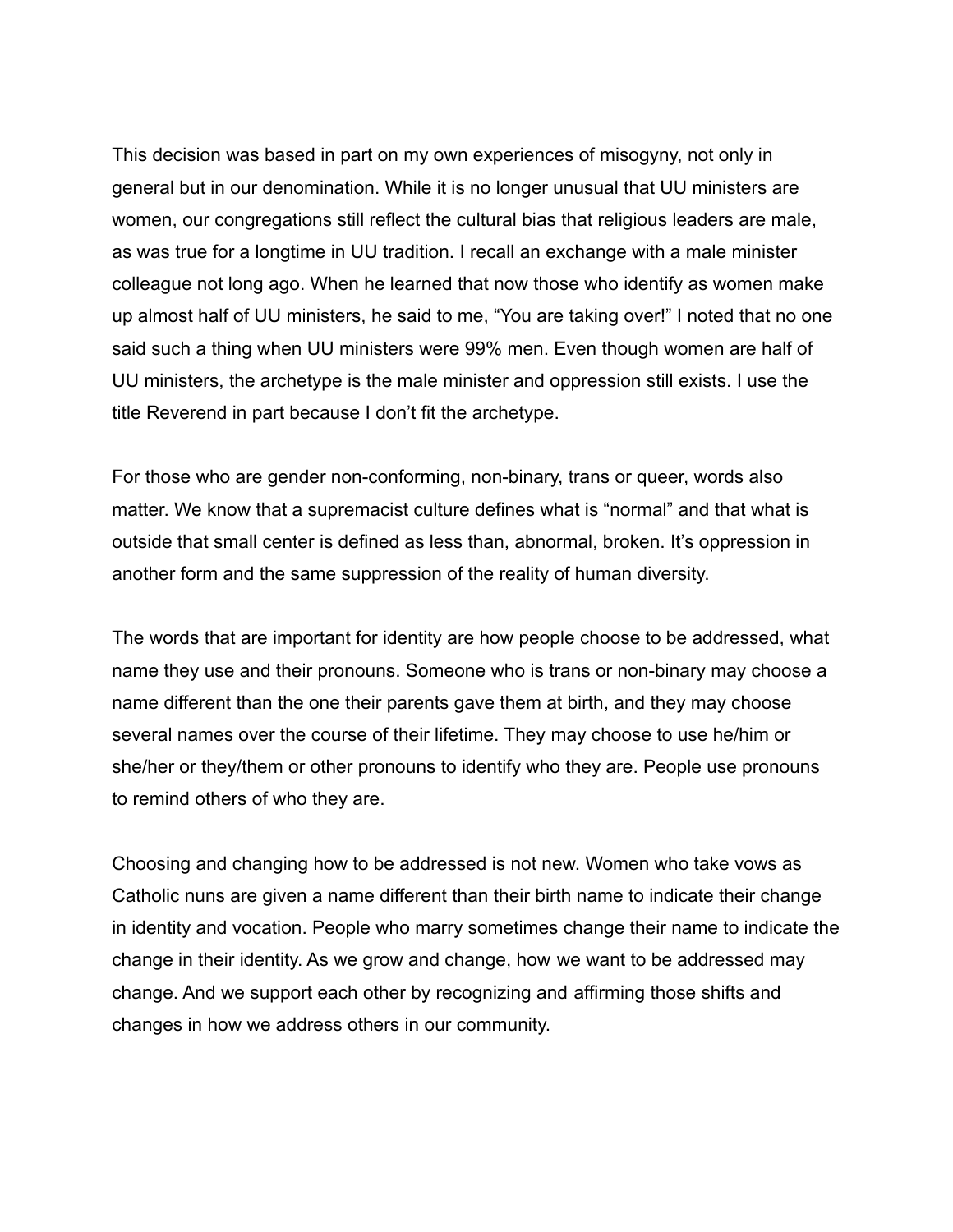Over this past year, we've invited the use of pronouns as we introduce ourselves in Zoom breakout rooms after the service and in meetings and we encourage each other to listen for and use the pronouns that a person provides. Someone may choose not to offer their pronouns, asking instead to be addressed by their name. What we seek to avoid is making assumptions about gender or making light of pronouns.

For those of us who identify as straight and cisgender, sharing our pronouns positions us as allies against transphobia, which is the oppression of others for their gender identity or gender expression. When we share our pronouns, we normalize the practice of listening to what people want to be called and then doing so. It is an act of welcome, of hospitality, and of justice.

For some of us, introducing ourselves with our pronouns is new, and new can sometimes be uncomfortable. Those of us of a certain age were raised with the gender binary and some of us learned rigid expectations of gender expression. We were taught how men and women should look and behave, and that "they" was for groups of people, not a single person. Now we are being asked to unlearn what we were taught; we are "unbecoming" what we were told we were and what we were told others were. And, if that is uncomfortable or hard, it is our work to unravel why; it is our work, not the work of the people asking us to know them for who they are. We can be curious about what our discomfort is. Is it an unconscious habit? Fear of doing something wrong? Grief about change? Something in our own experience?

For some of us sharing our name and pronouns is just what we do. For others, it has been lifesaving. A declaration of pronouns can be a profound statement of identity. Being recognized in community for who we say we are is affirming; to have our real selves invited and welcomed is extraordinary and revolutionary.

The spiritual journey of becoming is not just for us as individuals, it is also for our community. Recently many of you participated in the process to develop a new vision, mission and ends for OUUC. The amazing Writing Team distilled many words down to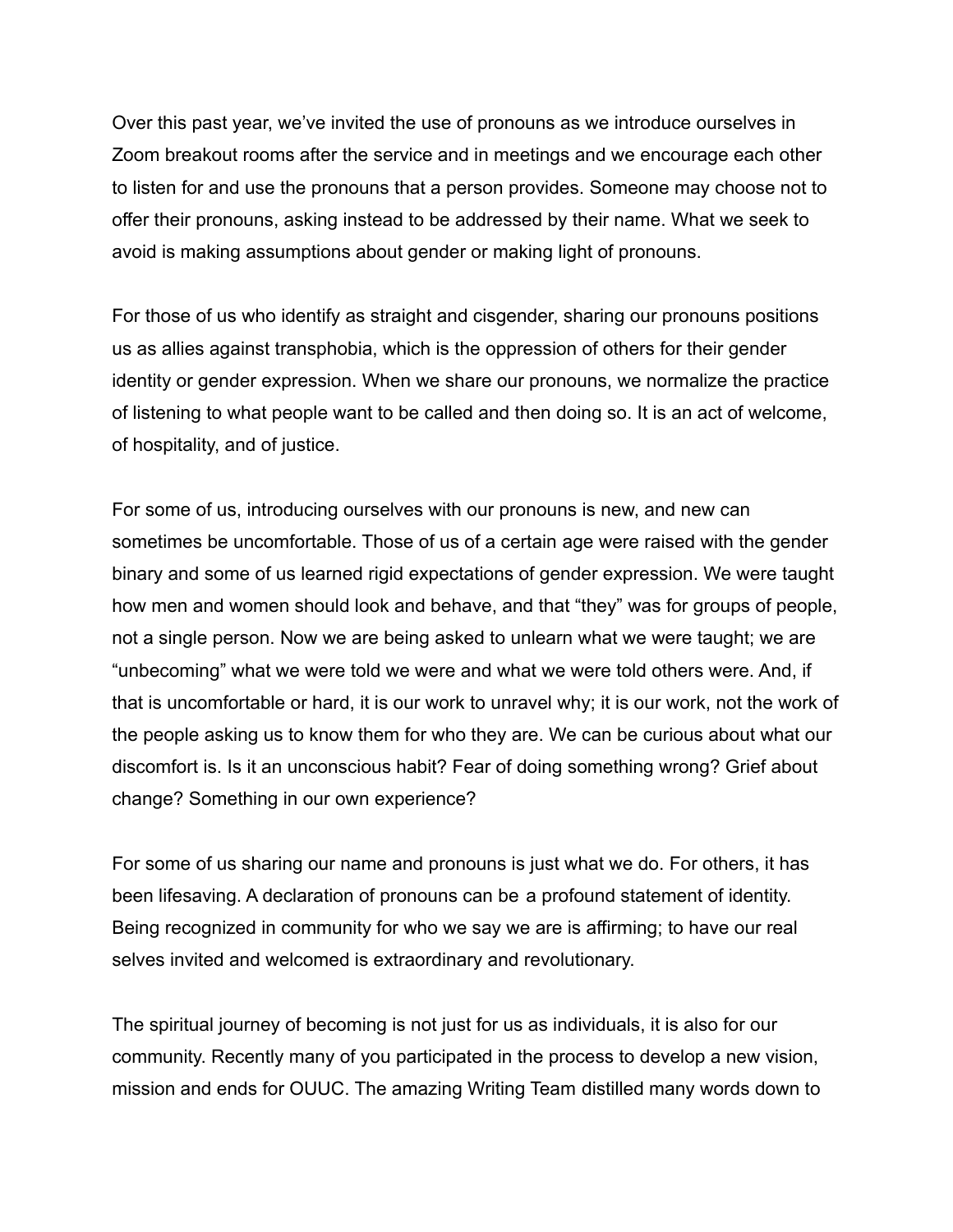just a few, and some of those words are the proposed OUUC mission based on the interdependent web. It says we:

- **· Welcome and Wonder**
- · Embrace and Empower
- · Bridge and Become

If we are to be truly welcoming and empowering on our path to becoming, we may have to unlearn hurtful habits and learn to welcome each other as we understand ourselves to be. And that is one of the purposes of a faith community. As Rev. Rosemary Bray McNatt said in our opening words, church is not a place to hide. Rather,

Church is the place where we stand with one another, look the world in the eye, attempt to see clearly, and gather strength to face what we see with courage, and yes, with joy.

In the Fall, we will have a ceremony of installation where we, the congregation and I, covenant together. For me the installation is a formal declaration of how we will be together in our shared ministry, how we are relationship to each other and to the larger world. I am honored that Zoe Meyers and Neil Weinberg are leading the efforts to coordinate this ritual and celebration. Stay tuned for more information.

But it doesn't take rites of passage or rituals for us to practice our own becoming and supporting the becoming of others. We do so every time we are together, in worship, in breakout rooms, in congregational gatherings, in meetings and covenant groups. Whenever we are in relationship, even for a short amount of time, we have the opportunity to support our own growth and the becoming of others.

The practice is to notice when others share their truest selves and welcome that gift. We won't always get it right and the practice is to try and try again. It's about connection, not perfection. It's to notice when we are challenged or uncomfortable and investigate our own opportunity for learning and growth. The practice is to love each other in our wholeness.